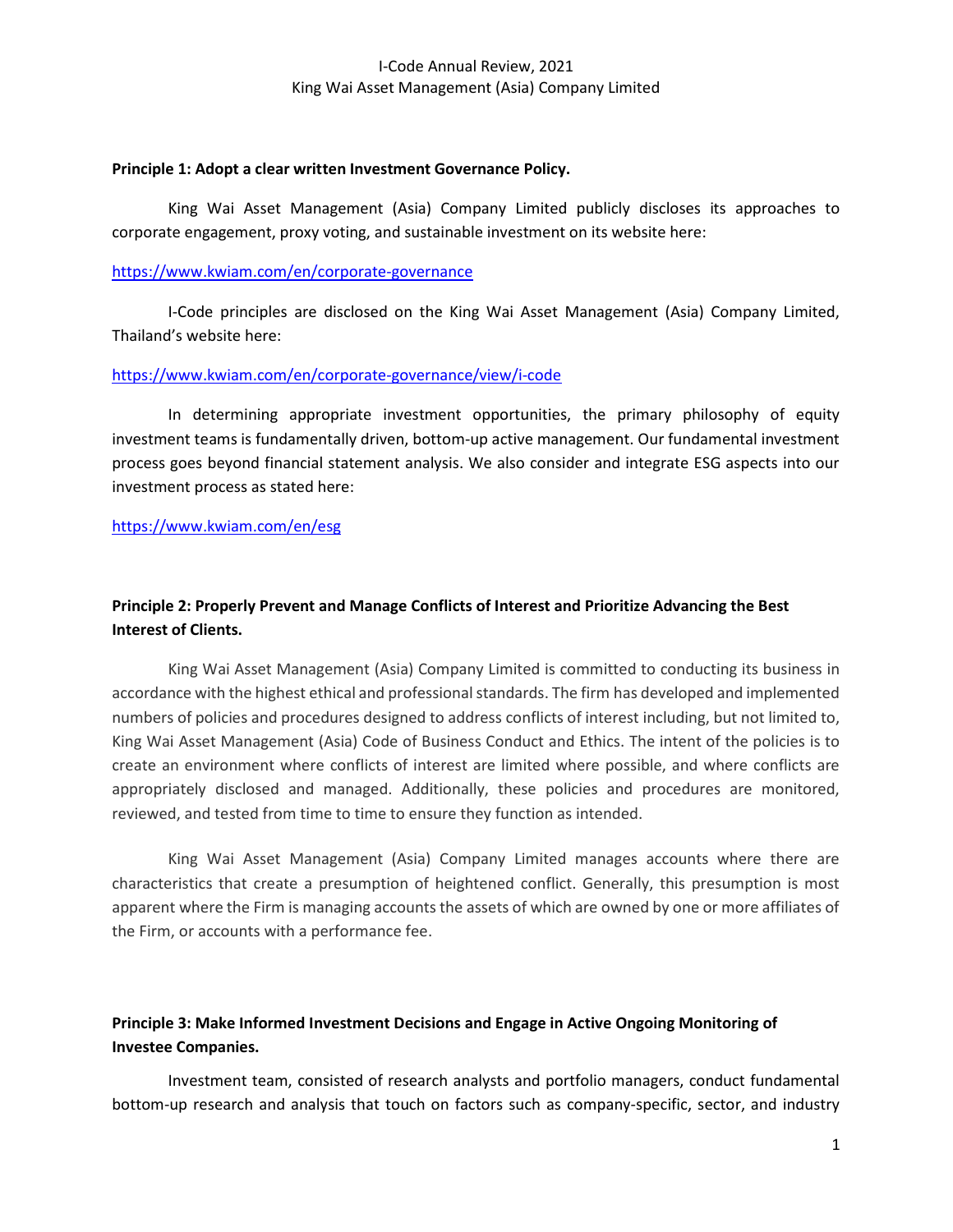analysis in order to identify investment opportunities. Once a position is established in a company, continuous monitor and analysis are conducted to ensure that the original investment thesis continue to hold true. The analysis includes, but not limited to, financial models, valuation analysis, and meetings with company management.

In 2021, the Thai equity investment team attended a total of 175 events encompassing corporate days (where representatives of multiple corporates discussed their business plans including but not limited to ESG matters), conference calls, IPO roadshows, and brokerage analyst events, one-on-one and group meetings with corporate management teams, site visits, etc. From our engagements, Thai companies have become more aware of the importance of incorporating ESG into their respective business plans. The focus of the investment team in 2021 is beyond just the governance aspect of ESG. In 2021, we fully consider all aspect of each ESG pillar– Environment, Social, and Governance. We continue to integrate ESG into King Wai Asset Management (Asia)'s equity research template. We evaluate ESG score for each equity research report to help assess the risk-reward ratio of an investment opportunity from an ESG standpoint.

# Principle 4: Apply Enhanced Monitoring of and Engagement with the Investee Companies if Monitoring pursuant to Principle 3 is Considered Insufficient.

As stated in our ESG Framework and Policy, King Wai Asset Management (Asia) Company Limited views engagement as a tool to enhance the long-term shareholder's value of the companies in which its clients are invested. When appropriate, investment teams will engage investee companies to express views with senior management and board members. King Wai Asset Management (Asia) Company Limited may decide to take action where engagement with an issuer, or issuers, is not fruitful. In some circumstances, particularly where systemic ESG risk is involved, we may join a collaborative engagement initiative. At the issuer level we may decide to vote against relevant directors, a say-on-pay proposal, or a shareholder proposal or may support dissident director nominees in a proxy contest. Depending on the facts and circumstances King Wai Asset Management (Asia) Company Limited may also decrease its position in a holding.

A good example in 2021 can be seen through our stewardship activities with a company. The Board of Directors of the company considered and passed the approval of restructuring of the company's energy business. The company proposed to change its investment policy by disposal of a wholly owned renewable energy subsidiary to passively invest in energy business for investment income. We considered environmental risk may expose as the company has not stated further environmental risks management such as decarbonization matter. In addition, the disposal was related transaction which we found that the valuation was inappropriate and would reduce the company value. We raised these issues and feedback to the company managements. However, management's response to our raised issues is not aligned with the good corporate governance aspect. We reiterated ESG score from emerging environmental and governance risks and, hence, decided to dispose our holding in the company due to unattractive valuation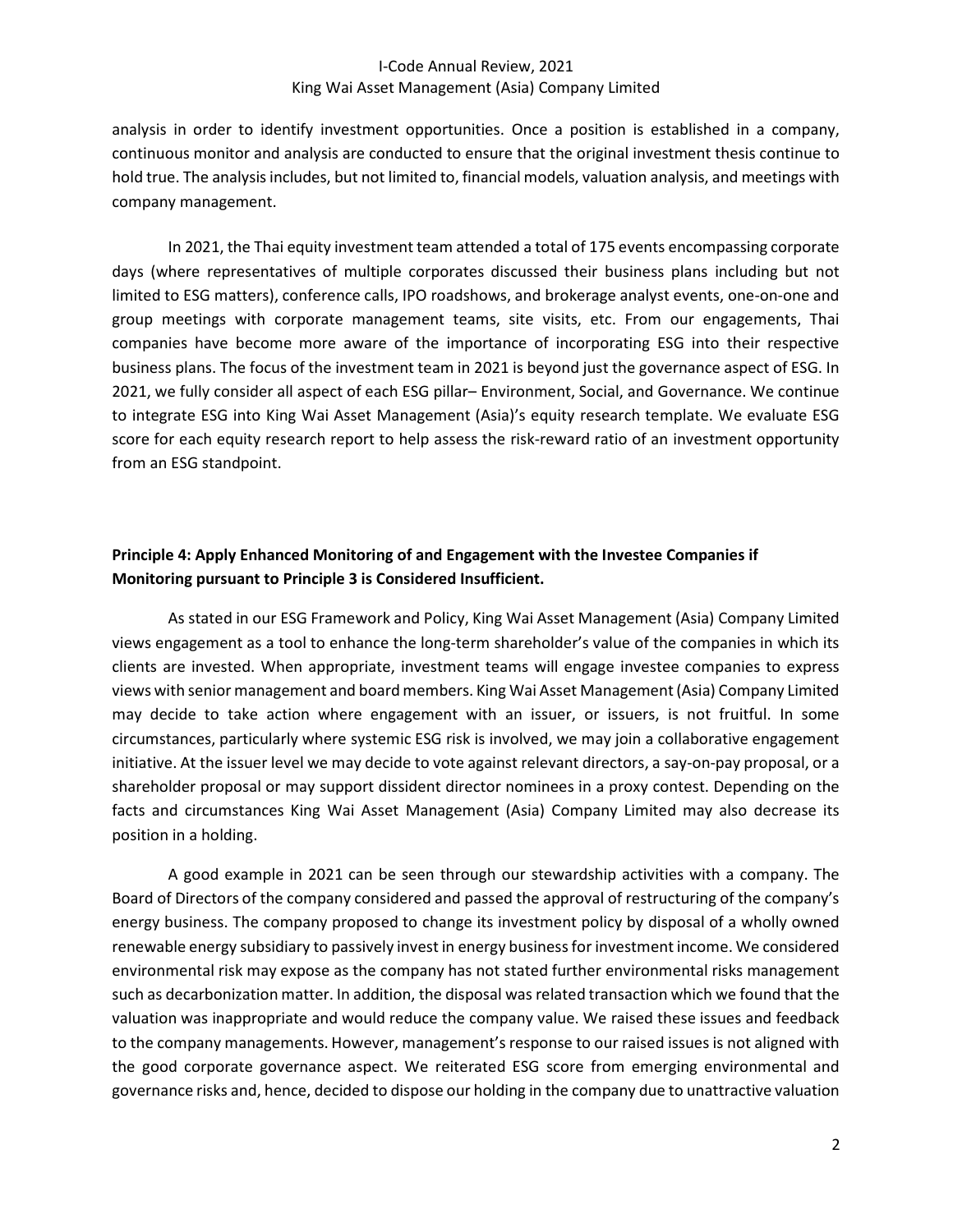which is impacted from significant downgraded ESG scores. We also voted against the restructuring agenda.

Another 2021 case example is the case of insider trading, where a company's CEO who is also a major shareholder were found guilty on insider trading. We timely reached out to management expressing our concern about the company's internal control. The management acknowledged the matter and as a result the CEO had to resign from the position as well as other relevant positions. Further, the management will review and improve relevant matters regarding the Corporate Governance policy and other appropriate actions. Nevertheless, we perceived that the clarification by the management seemed unclear. The lack of powerful actions might indicate to us that the CEO, despite having resigned, may still have significant influence on the current management which may lead to further undermine company's internal control and reputation. We decided to dispose our holding of the company and would revisit our view until the company has further improvement on this matter.

## Principle 5: Have a Clear Policy on Exercising Voting Rights and Disclosure of Voting Results.

The proxy voting guidelines of King Wai Asset Management (Asia) Company Limited are available here:

https://kwiam-bucket.s3.ap-southeast-1.amazonaws.com/webupload/menu/m\_disclosure/76/3J6SrYCYMGCjcYb0i7EnXXnq40RtNCl8PZfBRhfl.pdf

For 2021, the Thai investment team voted "For" in 313 agendas, "Against" in 1 agenda, and "Abstained" in 52 agendas across all proxies for annual general meeting (AGM) and extraordinary general meeting (EGM). It is to be noted that many of the agendas were not agendas where ESG played a large role such as the approval of the meeting minutes (see table below).



The results of the 2021 proxy votes are also disclosed on the website of King Wai Asset Management (Asia) Company Limited, available here: